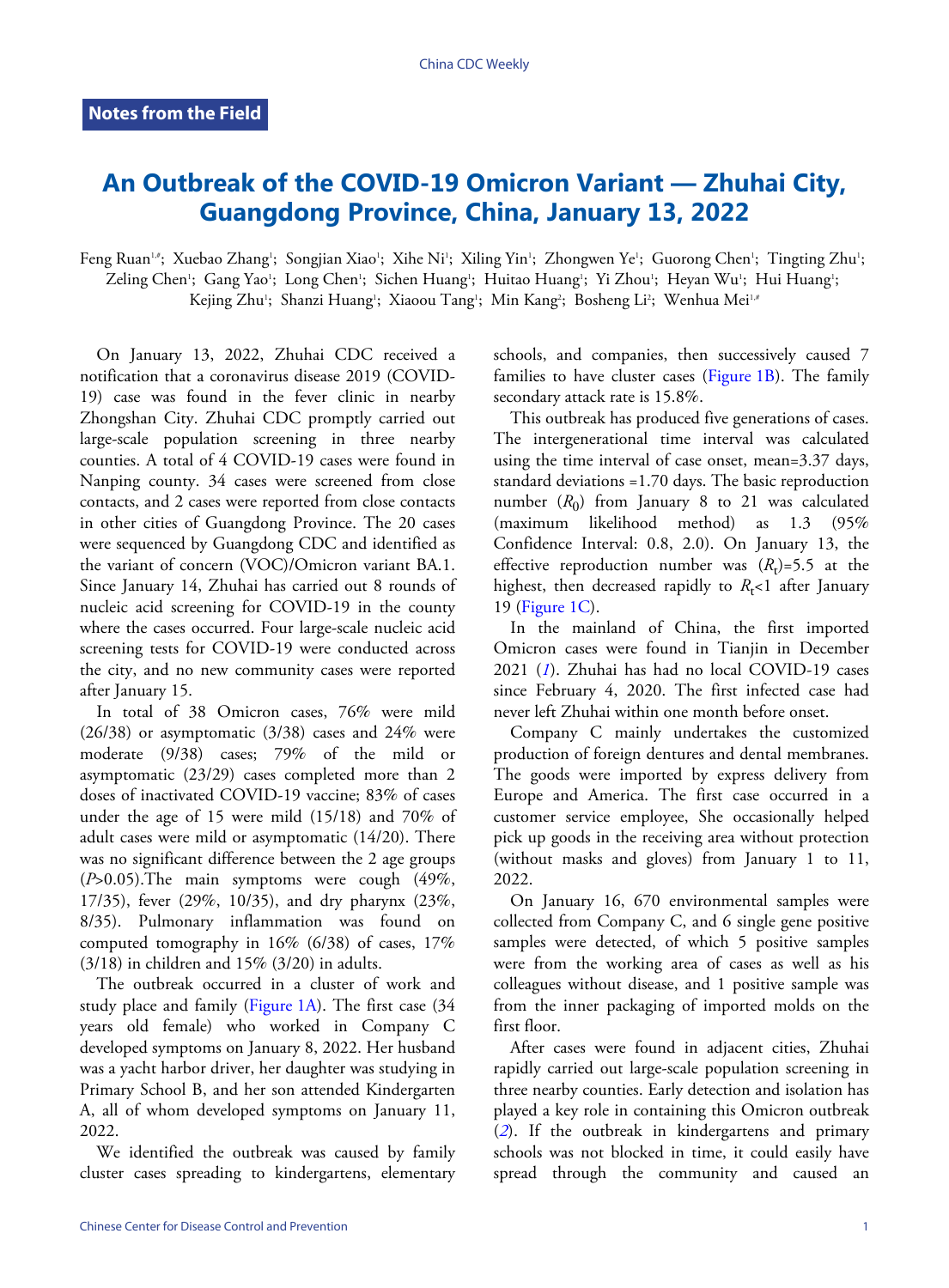<span id="page-1-0"></span>

FIGURE 1. The transmission characteristics and transmission chain of an outbreak of the COVID-19 Omicron variant in Zhuhai City, Guangdong Province, China, 2022. (A) The epidemic curve of 38 COVID-19 cases; (B) The transmission chain of 38 COVID-19 cases; (C) The R<sub>t</sub> of the ongoing COVID-19 epidemic in Zhuhai City from January 12 to January 21, 2022. Notes: In Figure 1B, each dot represents an infection case, and the connecting line between them represents the transmission relationship. "ZS" City is Zhongshan City of Guangdong Province, "MZ" City is Meizhou City of Guangdong Province. In Figure 1C, the red dotted line indicated *R*<sub>i</sub>=1, below which sustained transmission was unlikely so long as intervention measures were sustained, indicating that the outbreak was under control. The "R0" package of R software (version 3.6.0, R Core Team, Vienna, Austria) was used for the data analyses. Through gamma distribution fitting, using the "EpiEstim" package to estimate the  $R_{\text{t}}$  since January 12.  $R_{\text{o}}$  represents the basic reproduction number;  $R_{\text{t}}$  represents the effective reproduction number.

Abbreviations: COVID-19=coronavirus disease 2019.